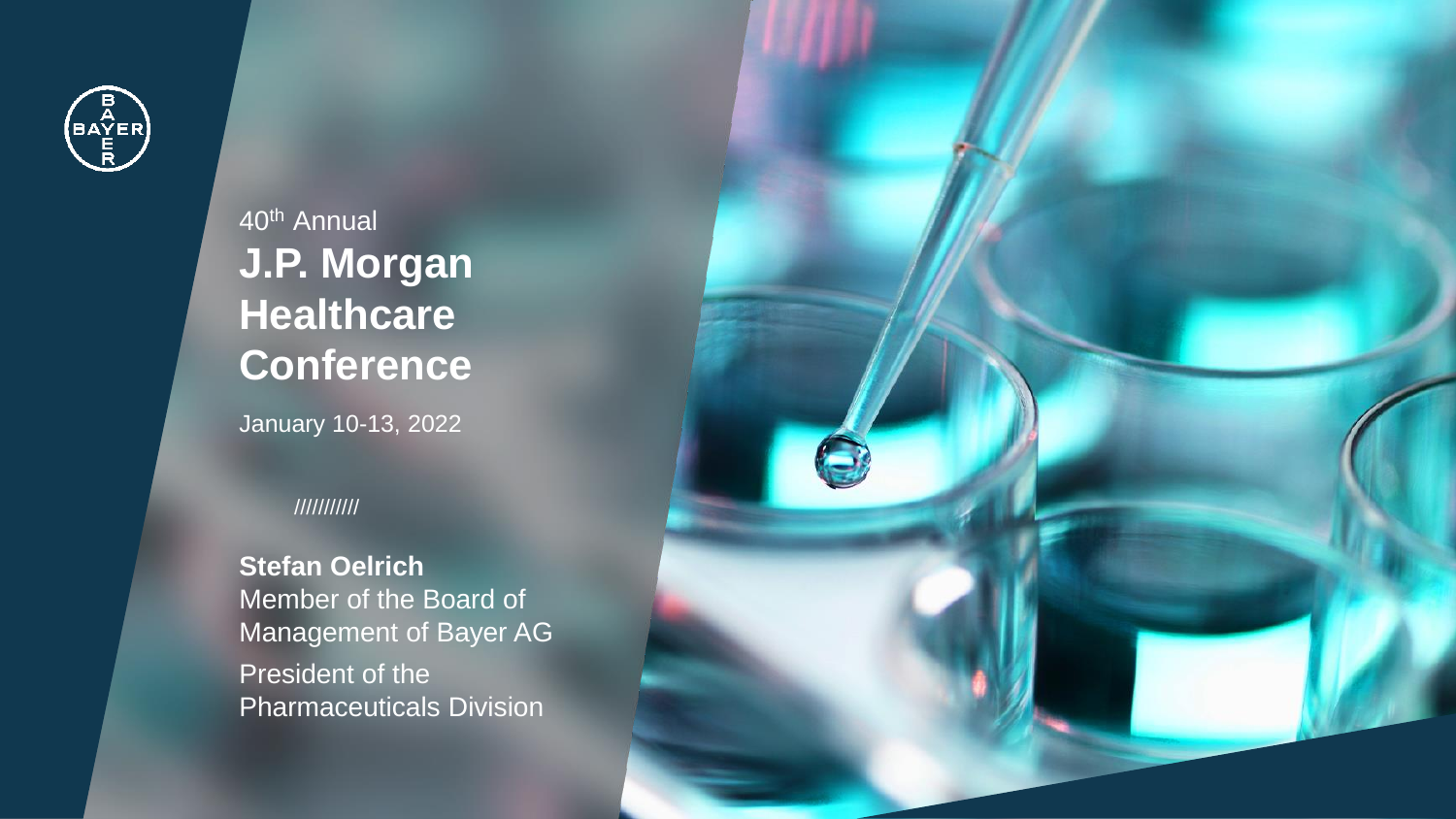### **BAYER** Cautionary statements regarding forward-looking information

This presentation may contain forward-looking statements based on current assumptions and forecasts made by Bayer management.

Various known and unknown risks, uncertainties and other factors could lead to material differences between the actual future results, financial situation, development or performance of the company and the estimates given here. These factors include those discussed in Bayer's public reports which are available on the Bayer website at http://www.bayer.com/.

The company assumes no liability whatsoever to update these forward-looking statements or to conform them to future events or developments.

Guidance at constant currencies, not including portfolio divestitures if not mentioned differently.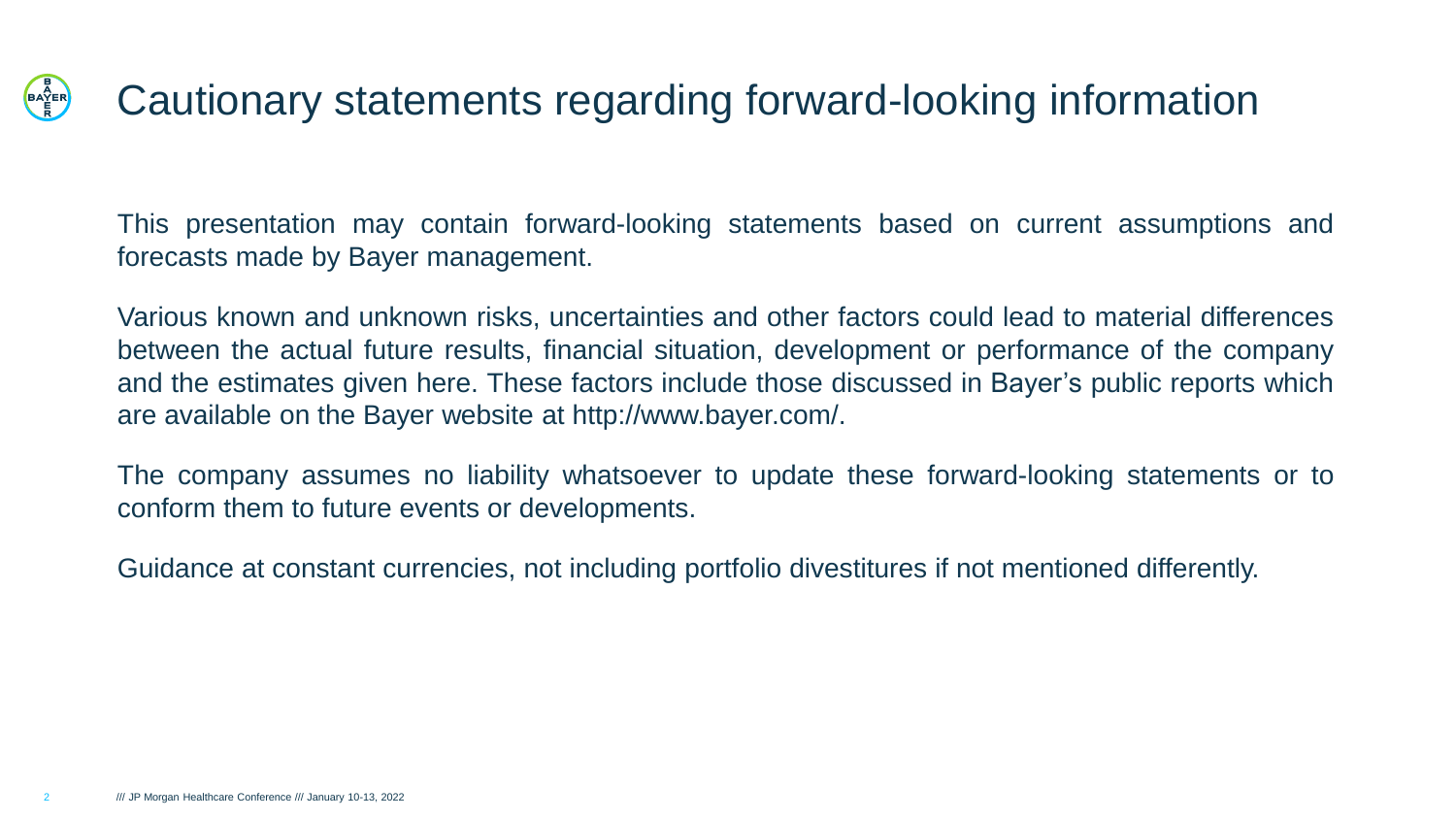### Bayer Pharma is delivering on strategic growth agenda **BAYER**

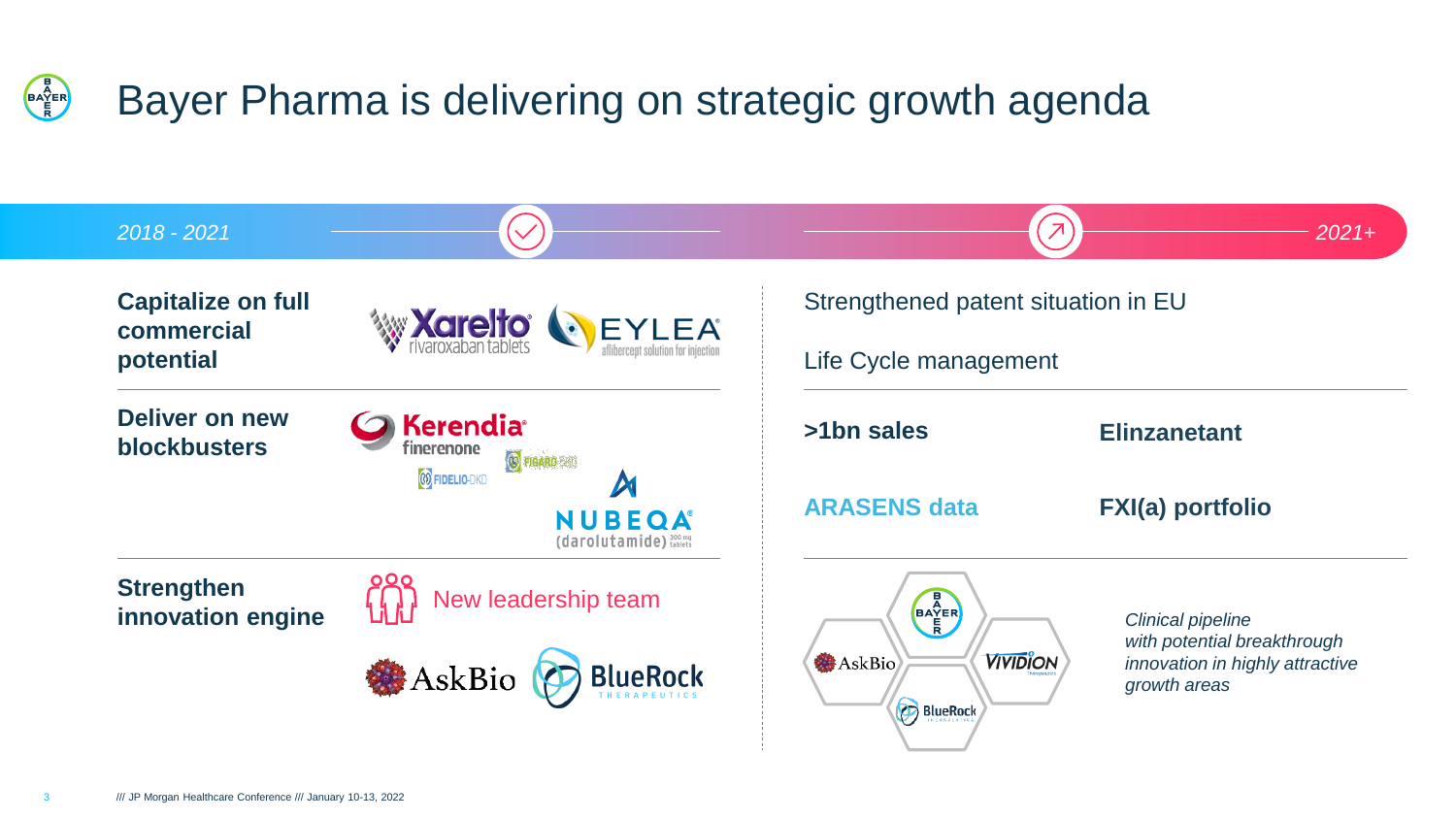**BAYER** 

On track to deliver on raised top-line guidance, while keeping attractive margin amid continued investments in growth

### **Year-on-year sales growth (cpa)**



- Top-line guidance for FY 2021 raised in August reflecting continued positive momentum
- Strong sales recovery Q2 onwards after 2020 was significantly impacted by COVID-19
- Stringent cost management and resource re-allocation to simultaneously fund growth and deliver on bottom line
- EBITDA margin before special items expected at ~32% in FY 2021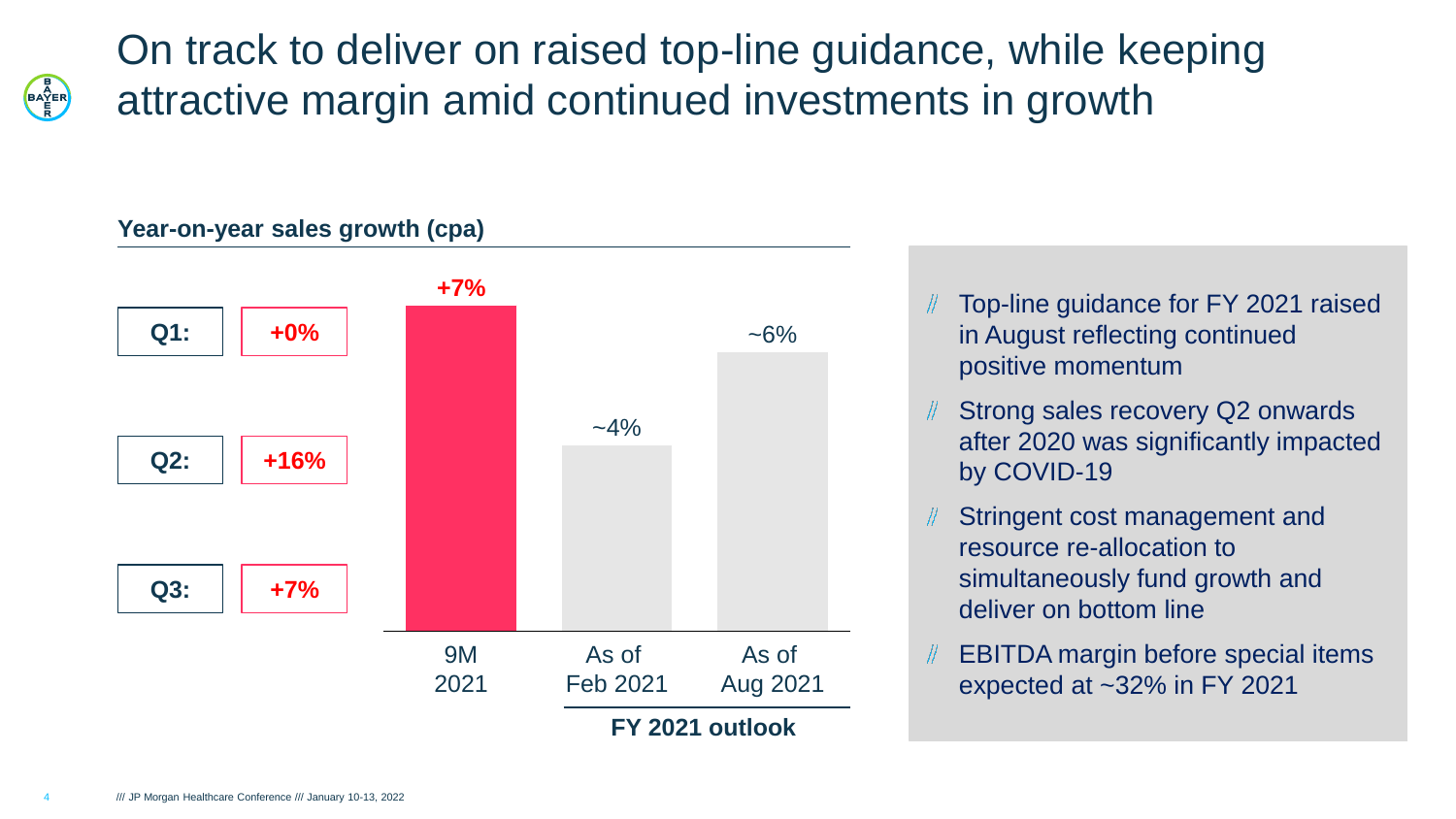### BAYER<br>E Capturing the full commercial potential of market leading therapies



#### **New indications & label updates in 2021**

Pediatric VTE: approved in EU, Japan, Canada (EINSTEIN Jr) and the US (EINSTEIN Jr & UNIVERSE)

Symptomatic peripheral artery disease (VOYAGER PAD): label update approved both in the EU & US

**European Patent Office confirmed patent protection for oncedaily treatment until 2026** 

> **Apr. 2024 Jan. 2026** + 21 months





#### **2 Phase III studies with high-dose formulation** (initiated 2020)

 $\gg$ 

PHOTON (DME)

PULSAR (neov. AMD)

**Goal:** Prolongation of injection intervals

Prefilled syringes launched in 2020 in EU and JP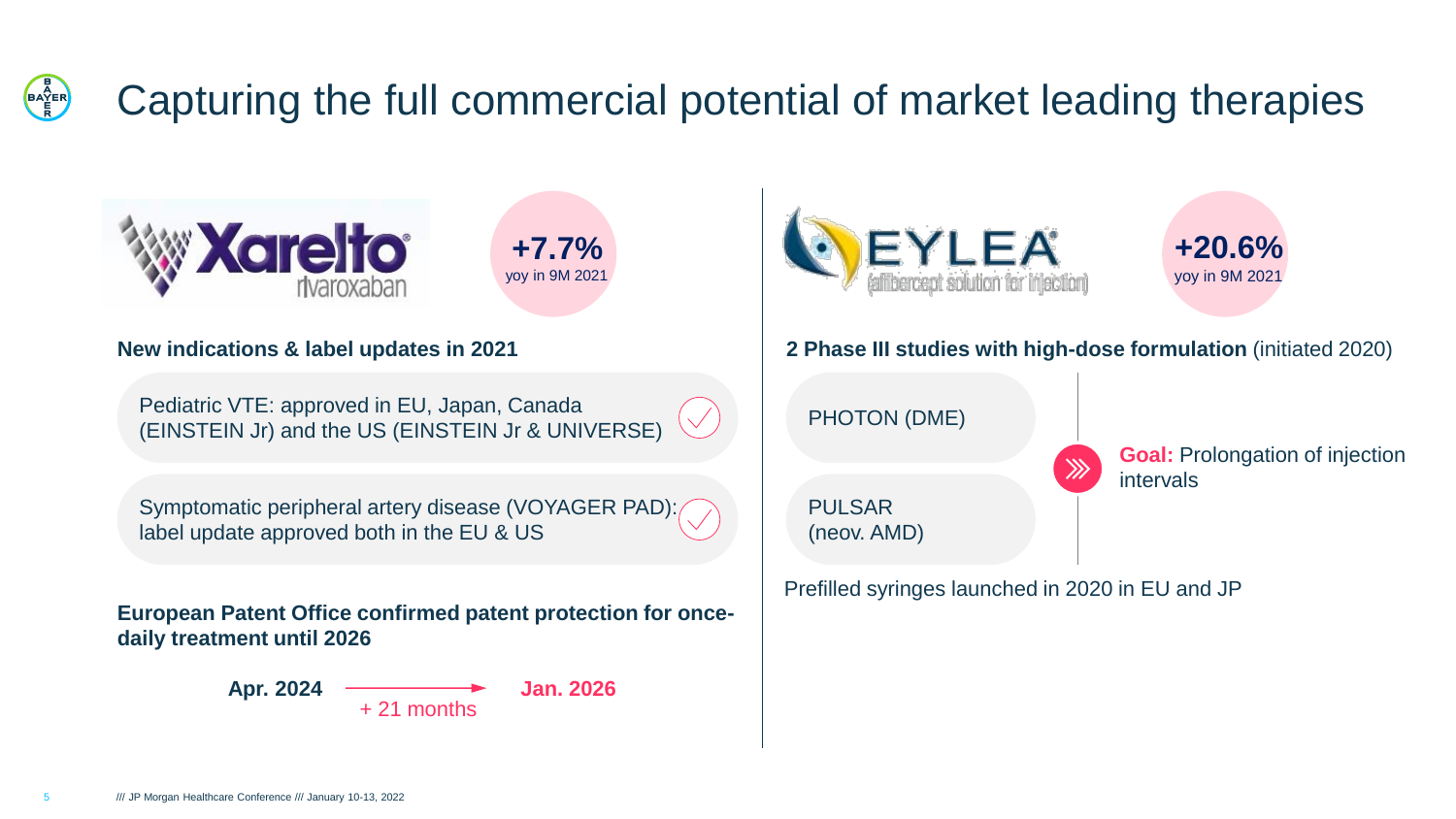

# Nubeqa to become foundational drug across patient spectrum in prostate cancer – further data to be released in Feb 2022

Strong efficacy  $\begin{pmatrix} + \end{pmatrix}$  rightly differential

Highly differentiated

'Survival without compromise', giving NUBEQA the potential to be used across the entire spectrum of PC

| <b>nmCRPC</b>                                                                   | <b>mHSPC</b>                                                                                                                              | <b>Adjuvant PC</b>                                                     |
|---------------------------------------------------------------------------------|-------------------------------------------------------------------------------------------------------------------------------------------|------------------------------------------------------------------------|
| <u> Bernard Sta</u><br>Approved in<br>Strong launch momentum<br>Weekly TRx (US) | ARASENS - Nubeqa in<br>Primary endpoint<br>combination with<br>met, data to be<br>released in Feb 2022<br>chemotherapy in<br><b>mHSPC</b> | DASL-HiCaP (2028):<br><b>Evaluating Nubega in</b><br>localized disease |
| 400<br><b>Sales 2021:</b><br>300<br>annement de Monte<br>200<br>100             | <b>ARANOTE - Nubega</b><br>Data expected 2025<br>without chemotherapy in<br>mHSPC                                                         |                                                                        |
| $\overline{0}$<br>Week<br>120<br>$\Omega$                                       |                                                                                                                                           |                                                                        |
|                                                                                 |                                                                                                                                           |                                                                        |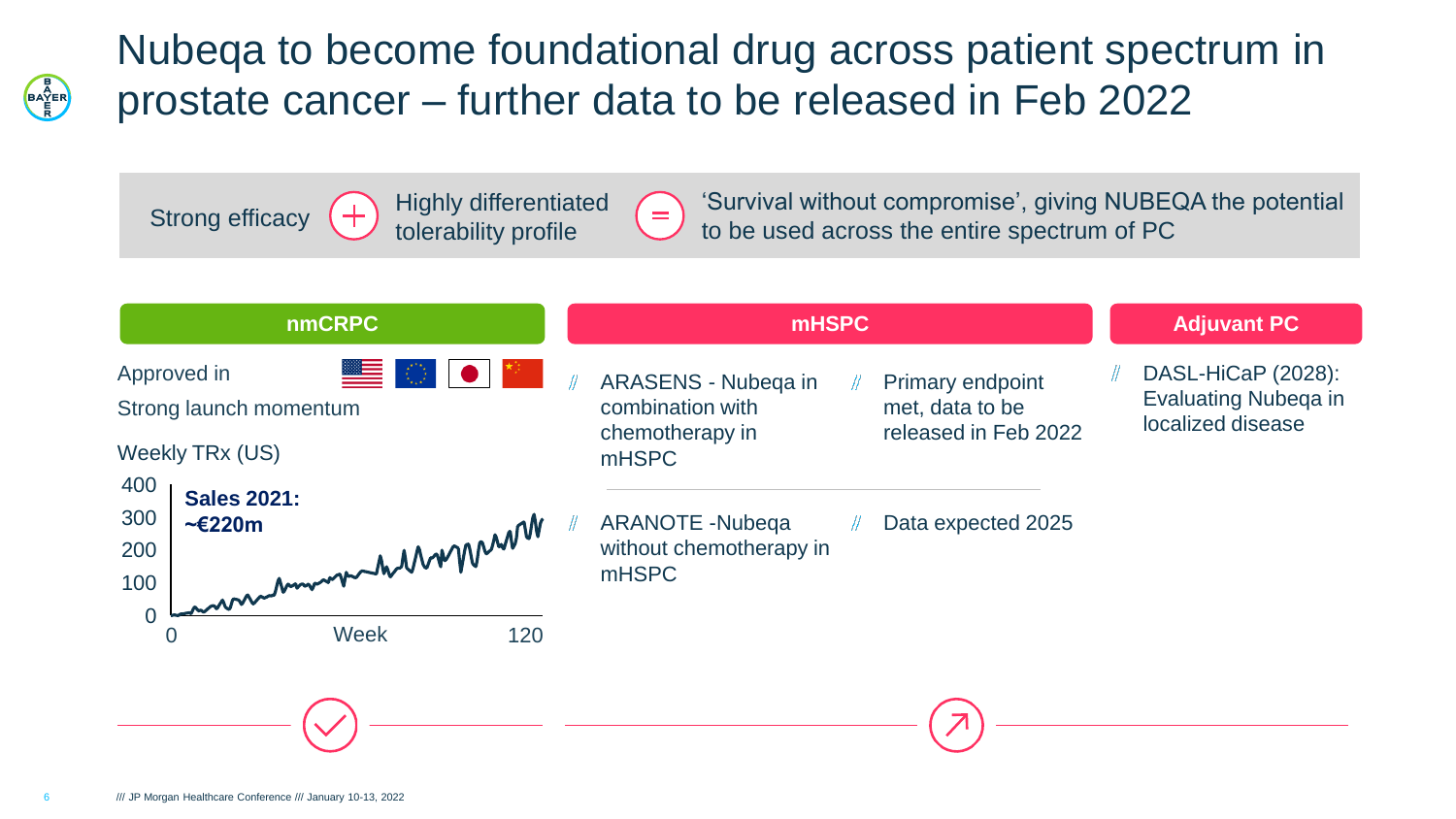### BAYER<br>EAR Kerendia a game changer for CKD and type 2 diabetes patients



**Next milestone in renal disease treatment, continuing our RAAS-centric treatment history**

 $\gg$ 

with unparalleled data<sup>1</sup>

**Novel MOA** intensifies RAAS inhibition (goldstandard for treatment)

**Treatment continuity** for HCPs with trust in RAASi for CV and kidney outcomes

### **Characteristics of CKD/T2D**

- 160m patients globally
- Shortens life expectancy by 16y
- #1 cause for dialysis/transplants



- Full global rights including the US
- Broad early adoption following US launch
- Strong market access momentum
- Updated ADA guidelines

Phase III trials in 2 additional indications (HFpEF, nondiabetic CKD) with results in 2024/25

1 13,171 patients early in DKD progression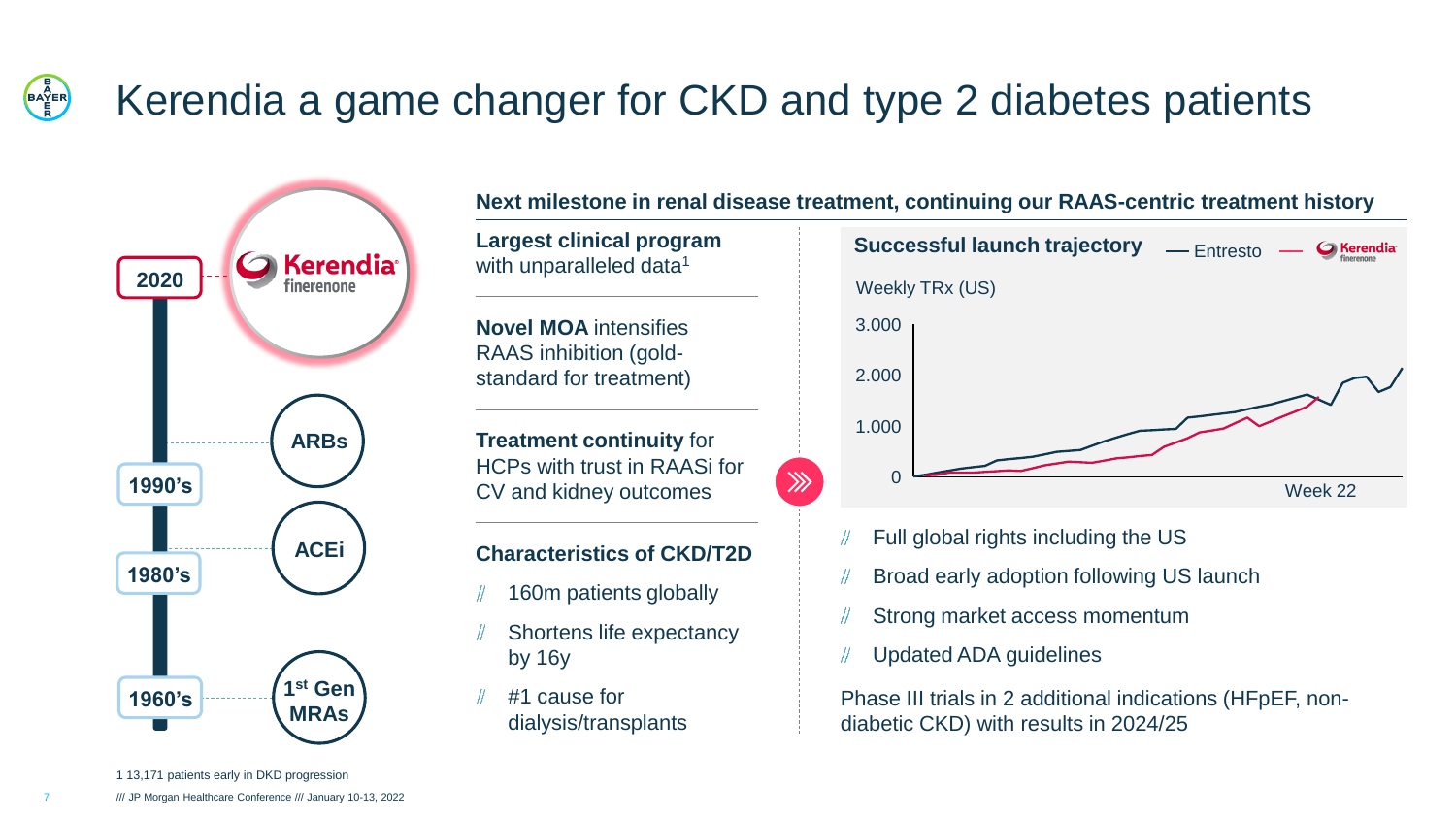BAYER

Novel drug candidates in Women's Health and Cardiovascular Diseases to drive mid-term growth

# **Transformative approach for menopause syndromes**

# **Elinzanetant** (2025)

- Addressing menopause syndromes of women globally
- A first-in-class, non-hormonal, once-daily, oral neurokinin-1,3 receptor antagonist
- Differentiated, double mode of action
- Successful Phase IIb, Phase III initiated 2021
- Significant improvements in menopause symptoms in recent clinical studies (~2.5 more effective than placebo)

# **Next class of anticoagulation drug candidates with disruptive potential**

# **World leading factor XI program** (2026)

- Targeting an improved efficacy and safety profile above standard of care
- Addressing individual sub-populations and the needs of currently untreatable patients
- Largest ongoing clinical program with three assets in late-stage Phase II, decision for Phase III expected in 2022
- Disruptive potential of treatments targeting range of indications

# **Bayer Pharma with full global rights incl. the US and China**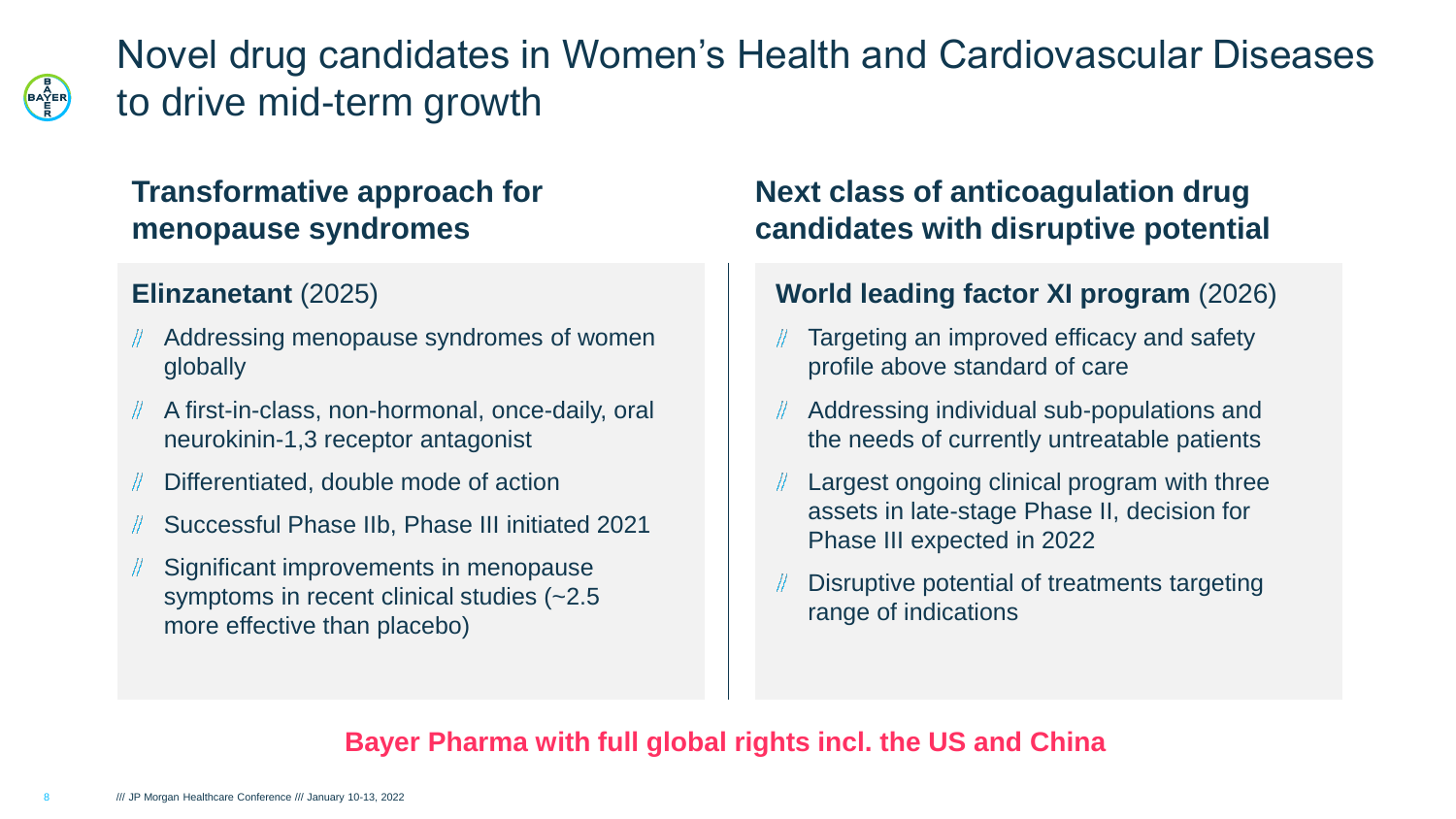### **BAYER** Advancing leading CGT platform with strong clinical pipeline

### **Diverse tech platforms and capabilities**

- AAV platform (AskBio and Bayer established)
- BlueRock´s iPSC
- CAR-T  $\#$
- Gene-editing (+ Mammoth)

**CDMO business** with strong momentum

## **Industry leading CGT clinical pipeline**

- 7 clinical projects
- >15 projects at pre-clinical
- 1. Pluripotent stem cell-derived dopaminergic neurons

**Example: Two-pronged approach to deliver transformative therapies to treat Parkinson's**



Successful administration of first dose of DA01<sup>1</sup> to a Parkinson's disease patient in open-label Phase 1 clinical study

# AskBio

 $\gg$ 





stage Stage Photo: Dr. Viviane Tabar, Chair of the Department of Neurosurgery, Memorial Sloan Kettering Cancer Center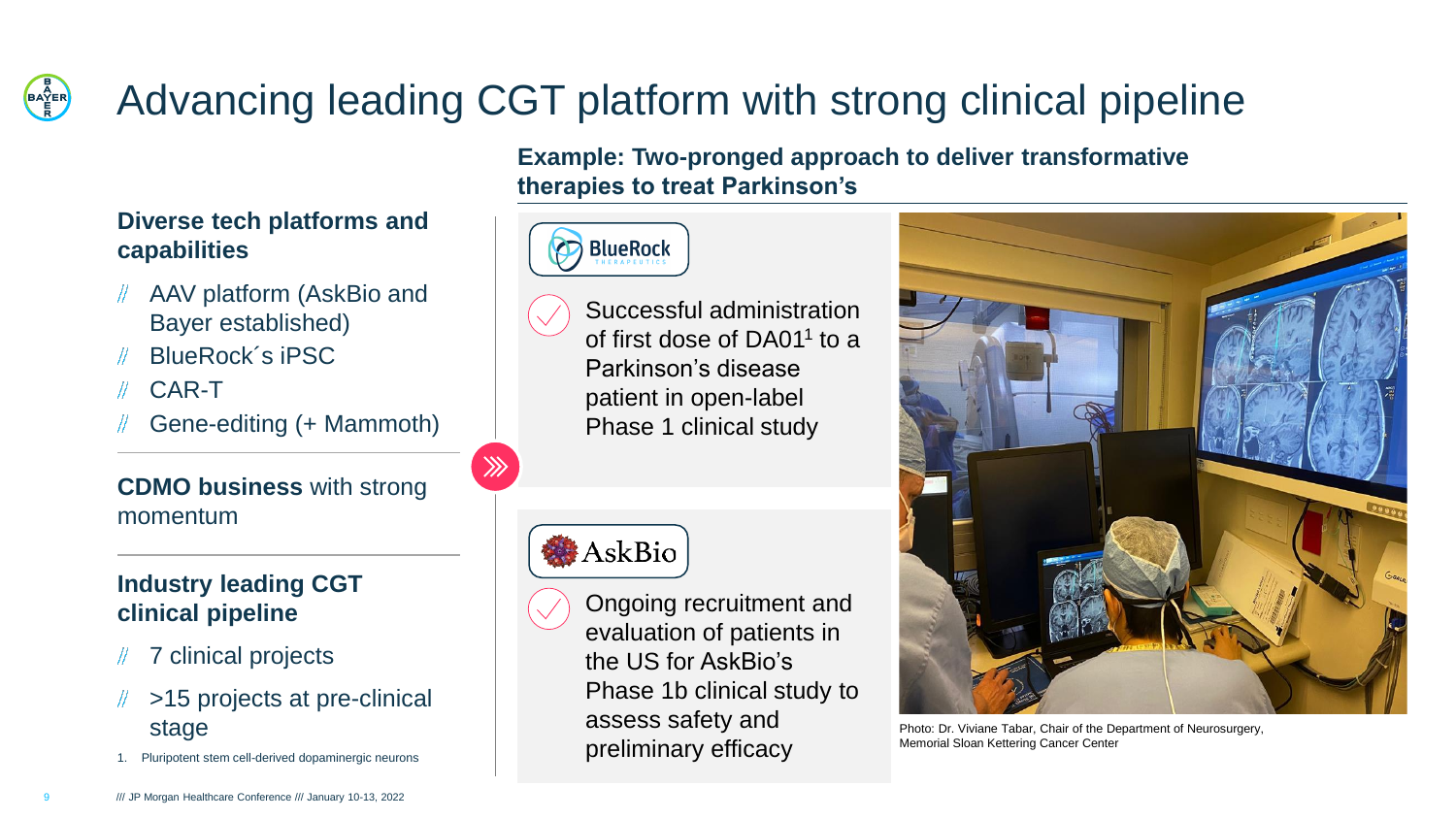### BAYER<br>EAR Our innovation engine is delivering











Unlocking value for patients in the highest need areas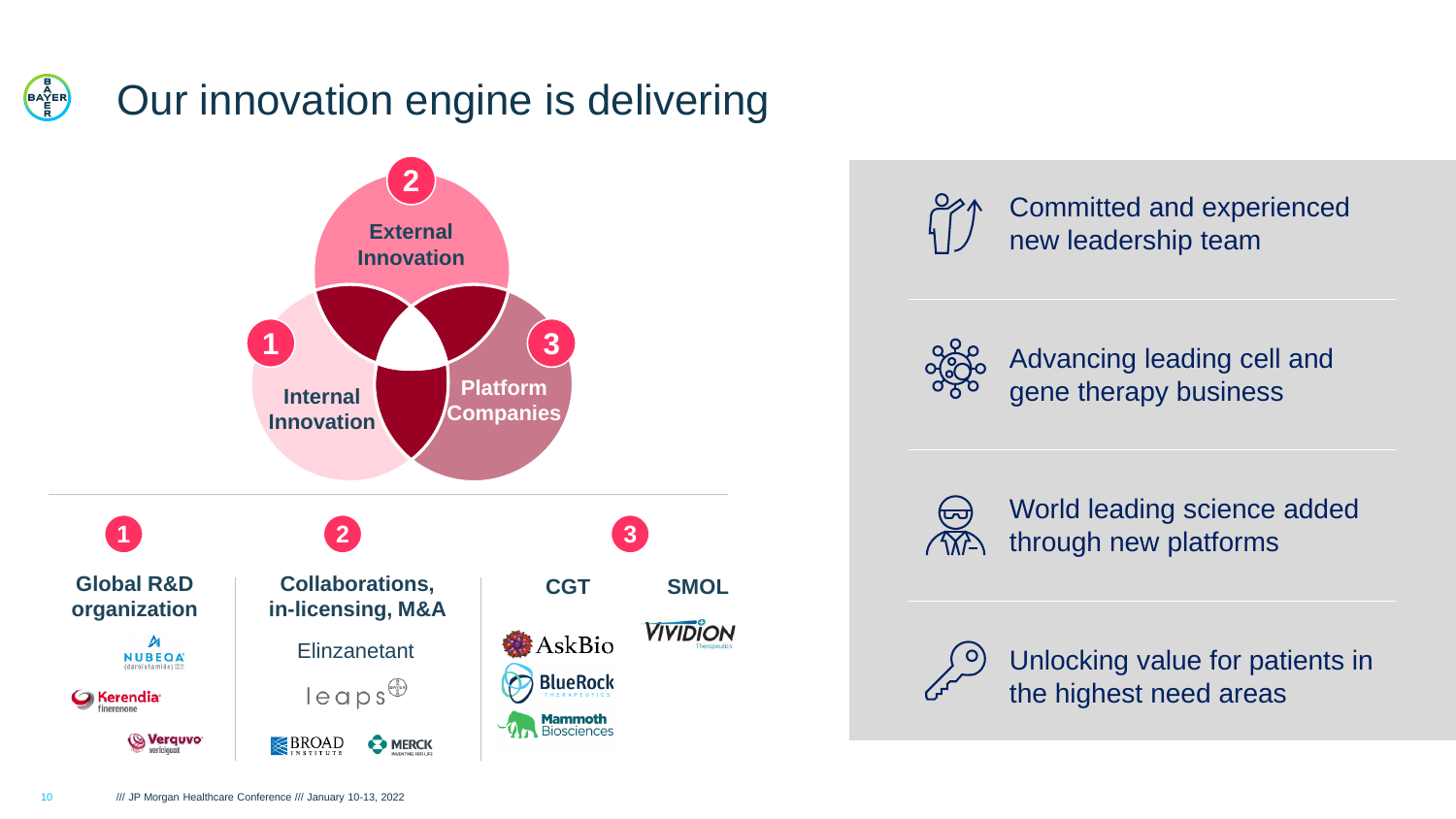### **BAYER** Bayer Pharma: Shaping the foundation for long-term growth



Fully capturing commercial value of market leading therapies

Building new blockbusters with therapeutic breakthrough potential



Innovation engine is delivering across all stages of clinical development



Maintain attractive margins amid investments in growth